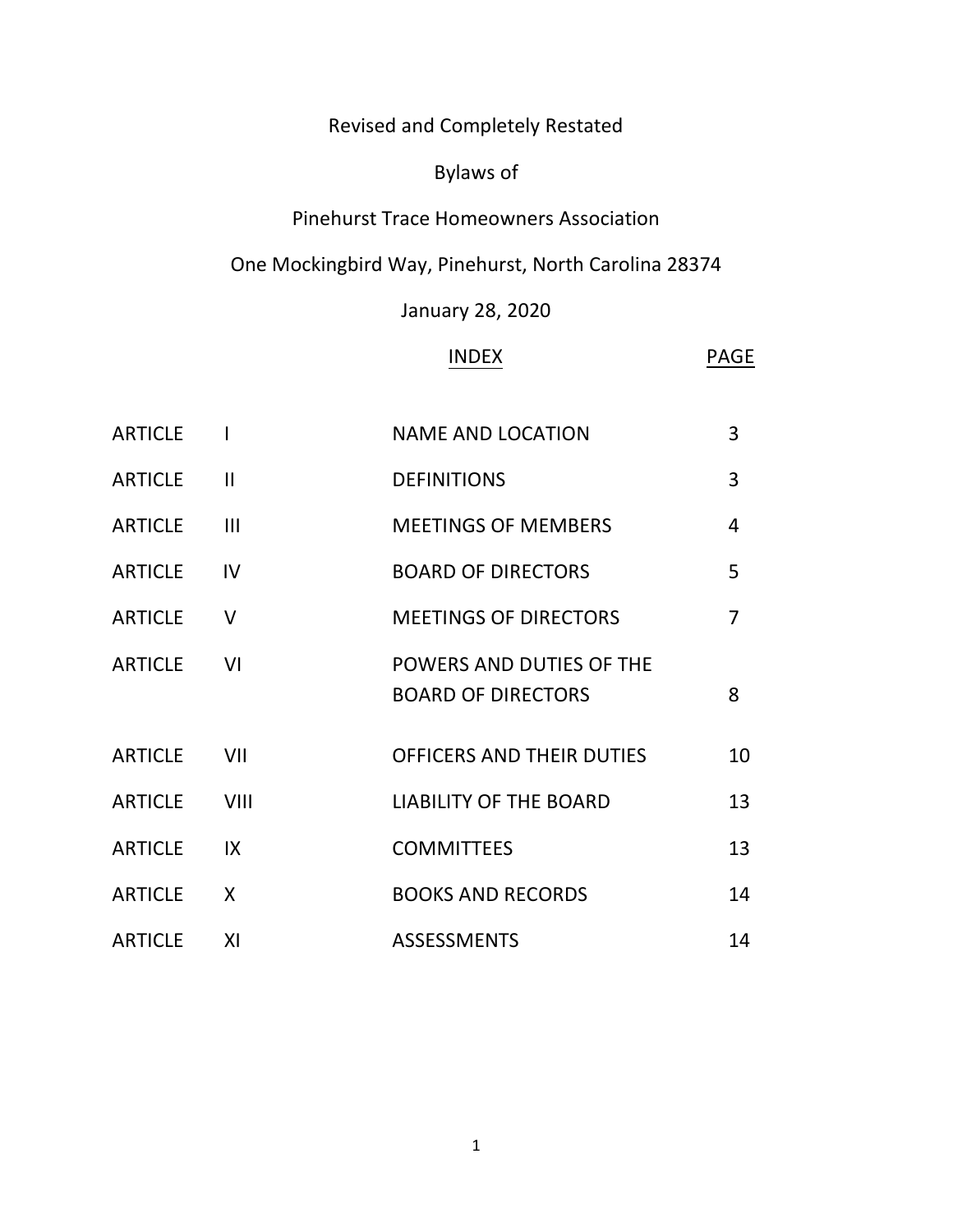# INDEX PAGE

| <b>ARTICLE</b> | XII          | <b>CORPORATE SEAL</b>                                        | 15 |
|----------------|--------------|--------------------------------------------------------------|----|
| <b>ARTICLE</b> | XIII         | <b>AMENDMENTS</b>                                            | 15 |
| <b>ARTICLE</b> | XIV          | <b>FISCAL YEAR</b>                                           | 15 |
| <b>ARTICLE</b> | <b>XV</b>    | INDEMNIFICATION OF DIRECTORS,<br><b>OFFICERS, AND OTHERS</b> | 15 |
| <b>ARTICLE</b> | XVI          | <b>ARBITRATION</b>                                           | 17 |
| <b>ARTICLE</b> | <b>XVII</b>  | PARLIAMENTARY AUTHORITY                                      | 18 |
| <b>ARTICLE</b> | <b>XVIII</b> | <b>COMPLIANCE</b>                                            | 18 |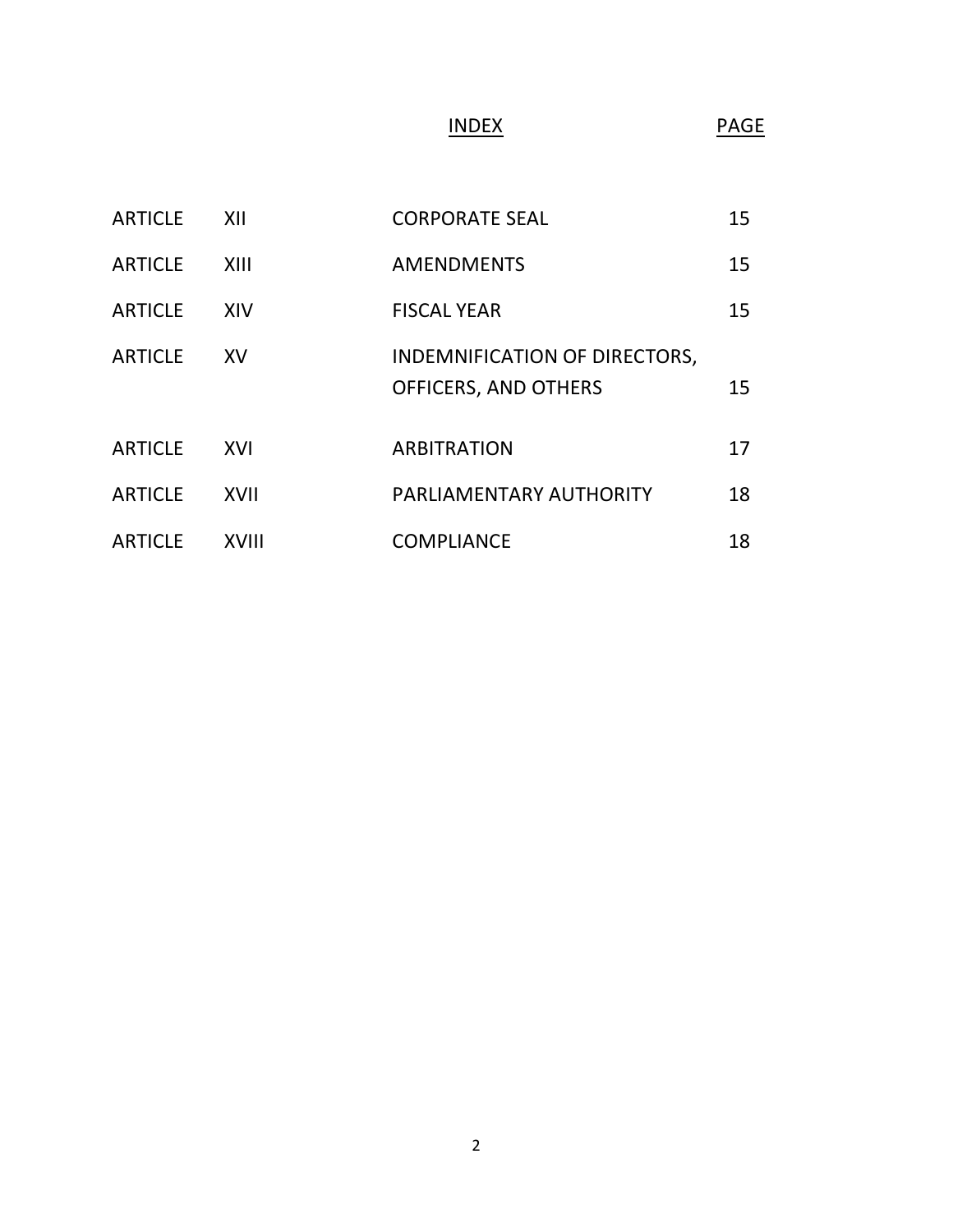#### BYLAWS

#### PINEHURST TRACE HOMEOWNERS ASSOCIATION

### ARTICLE I NAME AND LOCATION

Section 1. Name. The name of the Corporation is Pinehurst Trace Homeowners Association, hereinafter referred to as the Association.

Section 2. Location. The principal office of the Corporation shall be located at Pinehurst Trace, Moore County, North Carolina.

### ARTICLE II DEFINITIONS

Section 1. "Association" shall mean and refer to Pinehurst Trace Homeowners Association, a North Carolina non-profit corporation, its successors and assigns.

Section 2. "Board" shall mean a Board of Members of the number stated in the Bylaws, which constitutes the Board of Directors of the Association which shall manage the business, operation and affairs of the property on behalf of the homeowners.

Section 3. "Common Areas" shall mean the common areas and facilities owned by the Association for the common use and enjoyment of the owners as defined in the Covenants.

Section 4. "Covenants" shall mean and refer to the Protective Covenants, Conditions and Restrictions for Pinehurst Trace applicable to the property recorded in the office of the Register of Deeds for Moore County, North Carolina.

Section 5. "Majority" shall mean any number of voters which is greater than fifty (50) percent of the members having voting rights.

3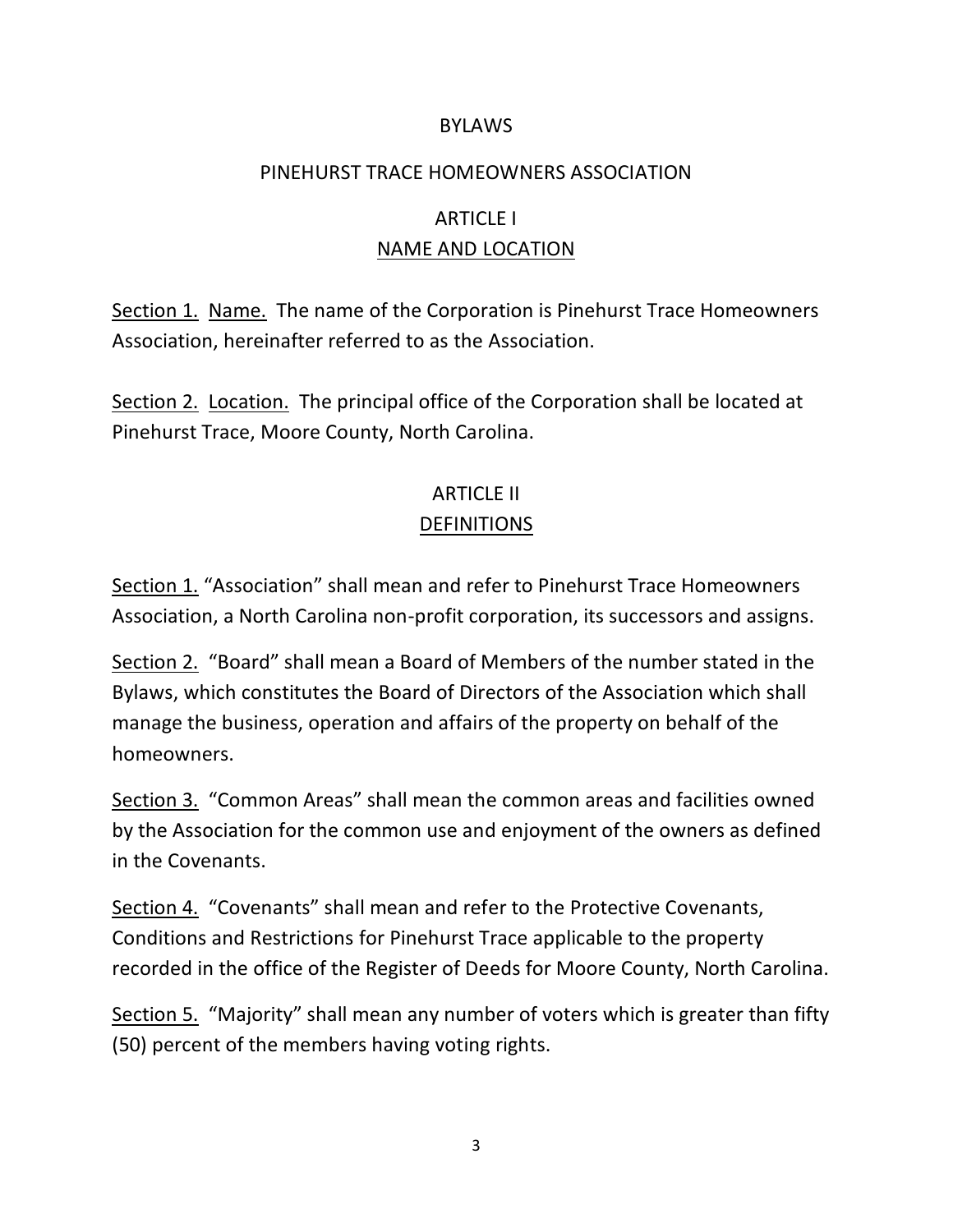Section 6. "Member" shall mean and refer to every person who holds title as owner/owners of a lot in Pinehurst Trace and shall include properties held by estates or trusts. Voting rights are restricted to one vote per lot. In the event that any person owns more than one lot within the subdivision, he or she shall be entitled to one vote for each lot so owned.

Section 7. "Property" shall include the land described in Schedule A attached to the Protective Covenants, Conditions and Restrictions for Pinehurst Trace.

# ARTICLE III MEETINGS OF MEMBERS

Section 1. Annual Meeting. The Annual Meeting of the Members shall be held on the third Friday of January at 10:30 a.m. If the day for the meeting is a legal holiday, the meeting shall be held at the same hour on the first business day following that is not a legal holiday.

Section 2. Special Meetings. Special Meetings of the Members may be called at any time by the President or by the Board upon written request of twenty-five (25) percent of the Members who are entitled to vote.

Special 3. Place of Meetings. All meetings of the Members shall be held at such place, within Moore County, North Carolina, as shall be determined by the Board.

Section 4. Notice of Meetings. Written notice of each meeting of the Members shall be given by, or at the direction of, the Secretary, or person authorized to call the meeting, by distributing a copy of such notice, not less than ten (10) days or more than fifty (50) days before the date of such meeting, to each Member entitled to vote thereat, addressed to the Member's address last appearing in the records of the Association or supplied by the Member to the Association for purpose of notice. Such notice shall specify the place, day and hour of the meeting, and the purpose of the meeting. Notices of all meetings shall be posted on the bulletin board of the Association's clubhouse at the time of distribution.

Section 5. Quorum. The presence at the meeting of Members entitled to cast, or of proxies entitled to cast, more than fifty (50) percent of votes shall constitute a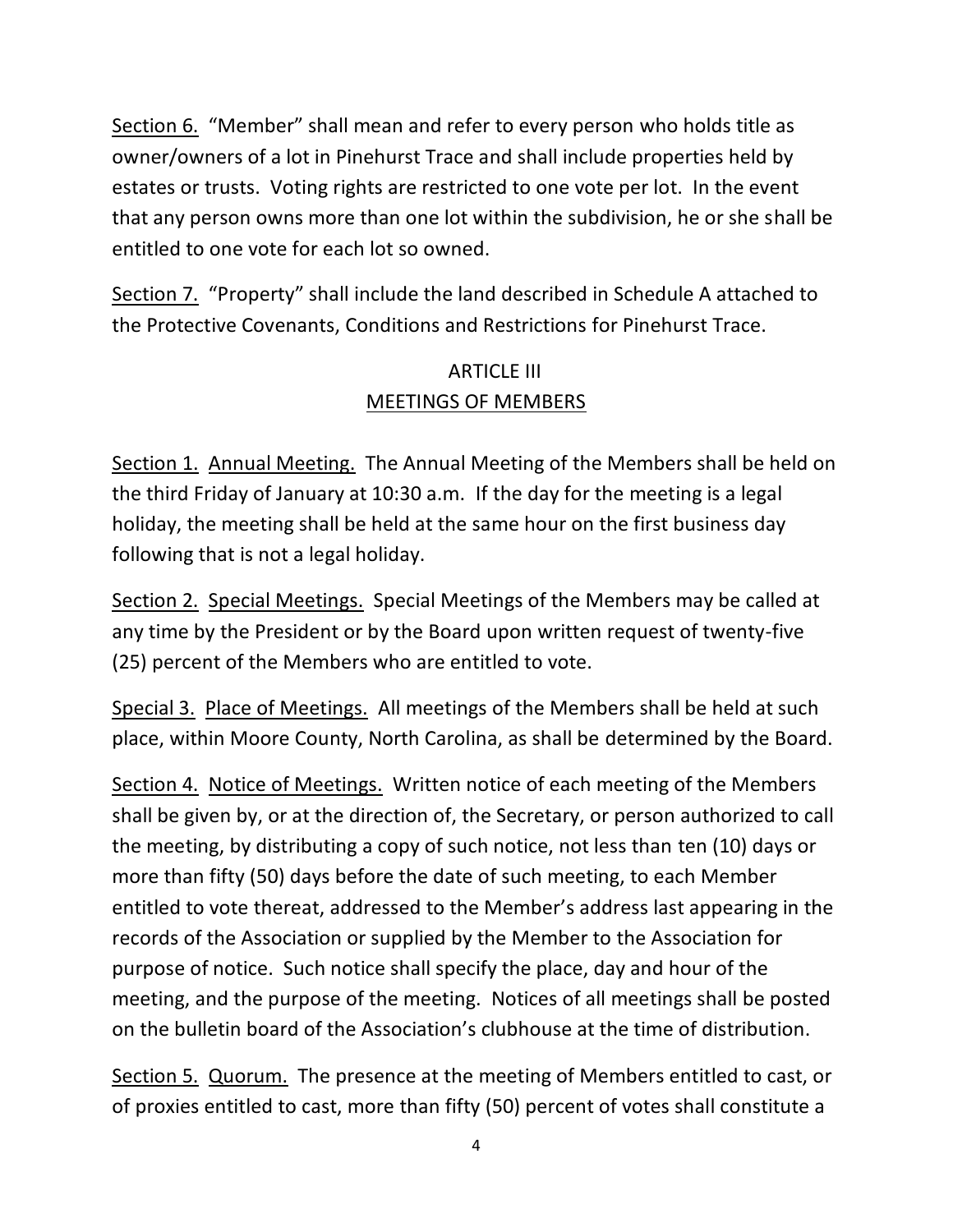quorum for any action, except as otherwise provided in the Articles of Incorporation, the Covenants, or Bylaws.

Section 6. Proxies. At all meetings of Members, each Member may vote in person, by absentee ballot or by proxy. All proxies shall be in writing and filed with the Manager of Pinehurst Trace Homeowners Association, who shall serve as Secretary for the purposes herein only ("Manager") prior to the meeting.

# ARTICLE IV BOARD OF DIRECTORS

Section 1. Number. The business and affairs of the Association shall be managed by a Board of five (5) Directors, all of whom shall be resident Members of the Association.

Section 2. Term of Office. The term of office for all directors shall be two years, commencing February 1 following the Annual Meeting in January, with three (3) seats to be filled and two (2) seats to be filled in alternating years. At the discretion of the new Board, the outgoing President shall remain a non-voting (ex officio) Member for one additional year. A Member who serves as a Director for a two-year term shall be ineligible for reelection as a Director or for appointment to fill a vacancy on the Board until one year has elapsed following his or her prior service. Each Director shall hold office until the expiration of his or her term or until the office is vacated for whatever reason.

Section 3. Nominations. Nominations for election to the Board shall be made by a Nominating Committee, which shall be appointed by the President with Board approval at least ninety (90) days prior to the Annual Meeting. The Committee shall be comprised of five (5) Members, none of whom shall be a Member of the Board. The President shall call the first meeting of the Nominating Committee, at which meeting the Committee shall choose its Chairman. The Committee shall make as many nominations as, in its discretion, it shall determine, but not fewer than the number of vacancies to be filled. The Committee shall prepare a list of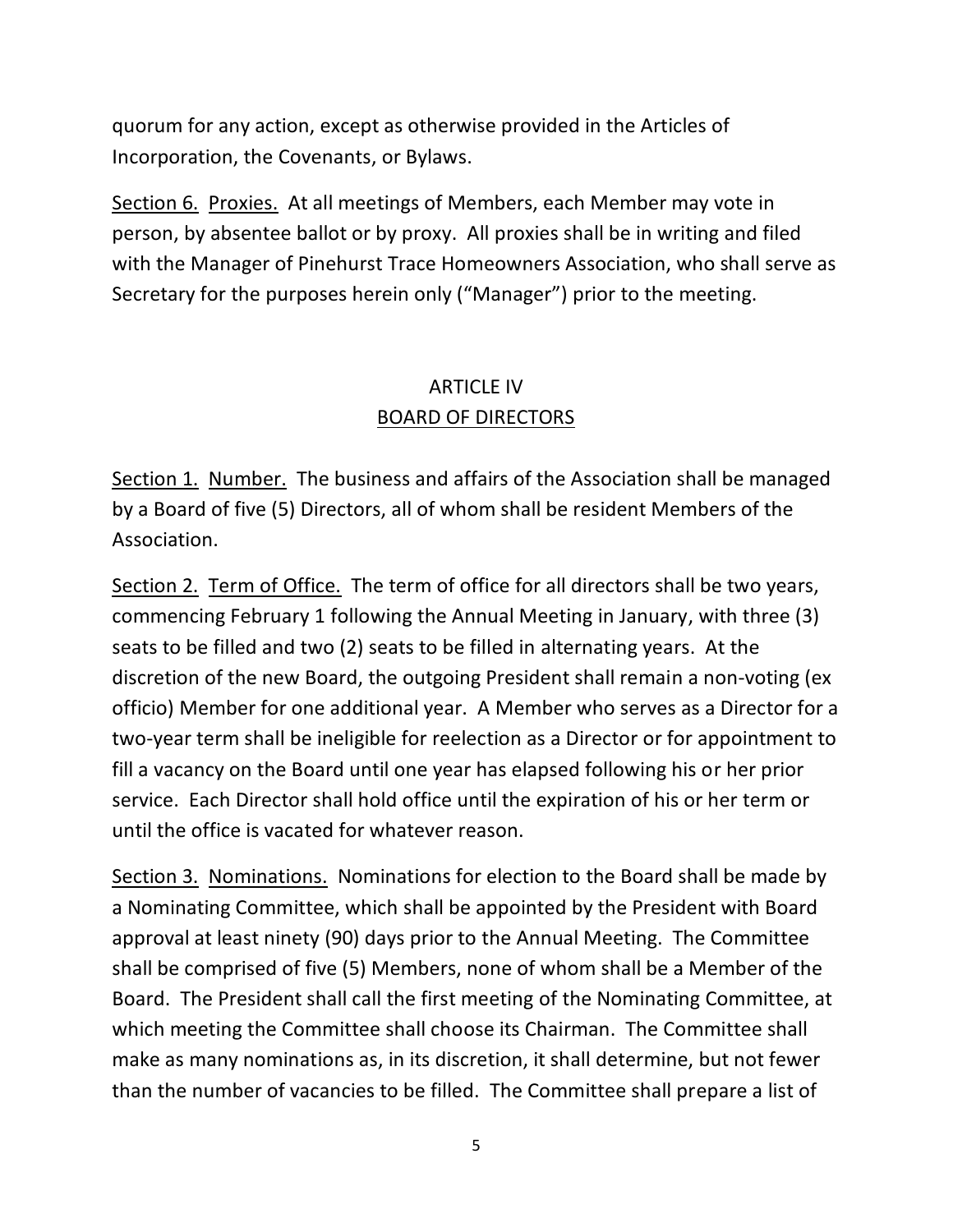nominees and distribute it to the Members not less than forty-five (45) days prior to the Annual Meeting. Thereafter, nominations of Members in good standing shall be accepted if presented by a petition signed by no fewer than twenty-five (25) Members. Nominations shall be closed twenty (20) days prior to the Annual Meeting. The Nominating Committee shall prepare and distribute to the Members a sample ballot which shall include the names of all nominees, not less than fifteen (15) days prior to the Annual Meeting.

Section 4. Election. Except as provided in Section 6 of this Article, Directors shall be elected by written ballot on the day of, but prior to the convening of the Annual Meeting. Each Member, as defined in Article II, Section 6, may cast one vote in person, by proxy, or by sealed absentee ballot. Absentee ballots shall be received by the day preceding the day of the election.

Section 5. Tellers. At least thirty (30) days prior to the Annual Meeting, the President shall appoint a committee of at least five (5) Members as Tellers for the election. The President shall call a meeting of the Committee, at which meeting the Committee shall choose its Chairman. The duties of the Chairman shall be: distribute among committee members the official list of eligible voters for the purpose of certifying the eligibility of all voters; open and close the poll; in the event of a tie, conduct a draw to determine the elected Member or Members; announce the results of the voting to the Membership; post the results of the voting on the bulletin board; turn over to the Manager all ballots and proxies. The duties of the Tellers Committee shall be: prior to the election approve the official list of eligible voters; record the receipt of all absentee ballots and place them in the locked ballot box prior to the closing of the poll; count the votes; sign the official ballot count.

Section 6. Vacancy. In the event of a vacancy, a successor to serve out the unexpired term shall be selected by the remaining Members of the Board. The interim appointment shall be made within thirty (30) days following the date of the vacancy.

Section 7. Removal. Any Director may be removed from the Board by a majority vote of the Members of the Association who are entitled to vote, at a special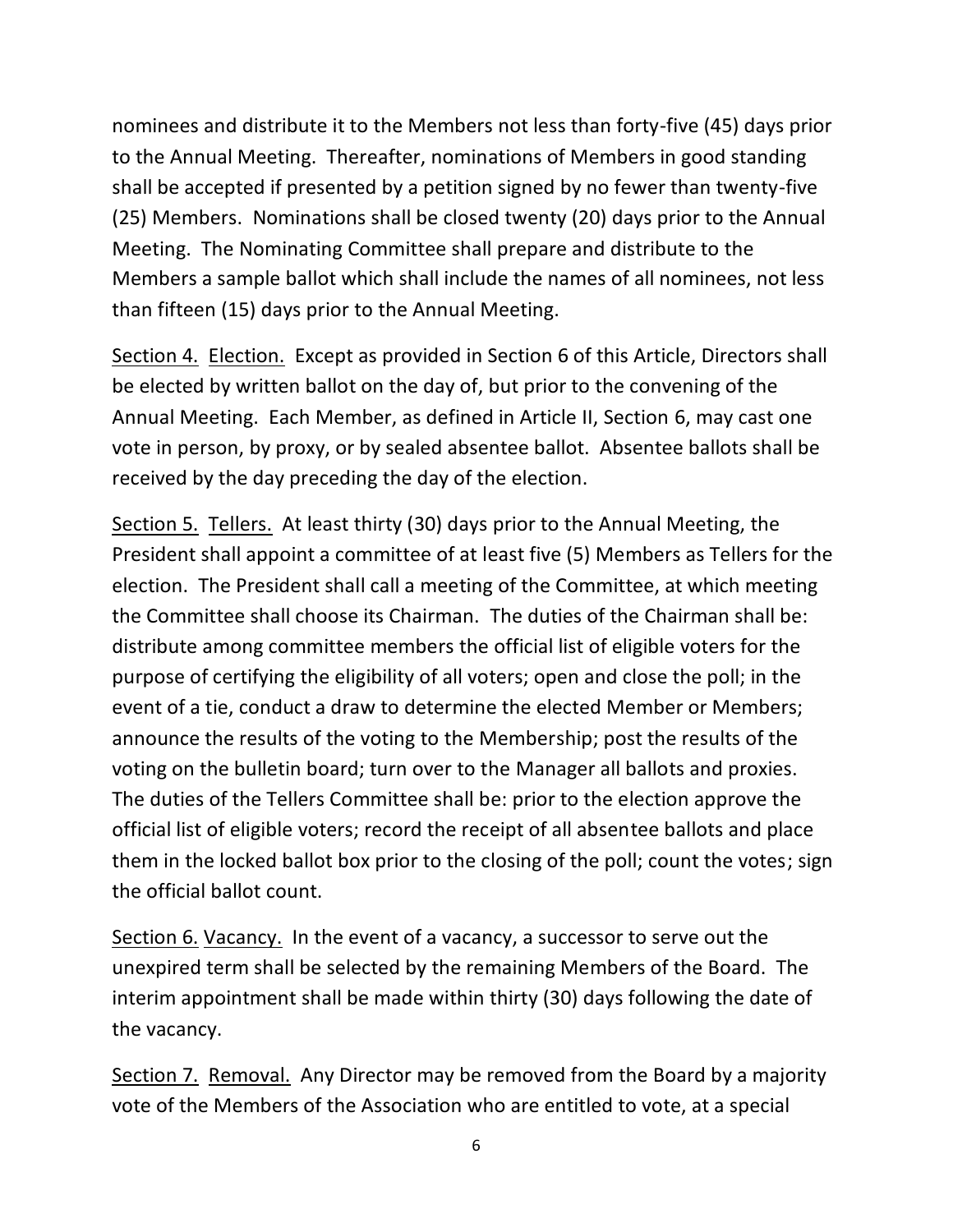Homeowners Meeting called for that purpose. A spokesman representing each position may explain that position.

Section 8. Compensation. No Member of the Association, either as a Director or as an appointed officer, shall receive compensation for any service he or she may render to the Association. However, reimbursement of actual expenses incurred in the performance of duties may be allowed when approved by the Board of Directors. Members of the Association cannot become employees of the Association.

# ARTICLE V MEETINGS OF DIRECTORS

Section 1. Regular Meetings. Regular meetings shall be held monthly at 10:30 a.m. on the third Friday of each month.

Section 2. Special or Executive Meetings. Special or Executive meetings may be called by the President or any two (2) Members of the Board upon forty-eight (48) hours notice to all Members of the Board. Agenda items must be identified at time of call.

Section 3. Emergency Meetings. Emergency meetings may be called immediately by the President or, in the absence of the President, by any two (2) Members of the Board. Emergency, as used in this instance, is defined as a sudden, catastrophic occurrence requiring urgent action of the Board of Directors.

Section 4. Quorum. A majority of the number of Directors shall constitute a quorum for the transaction of business. Any action taken or decision made by a majority of the Directors shall be regarded as the action or decision of the Board.

Section 5. Attendance of Members at Board Meetings. Members may attend meetings of the Board as observers only. They may not participate in discussions of the Board unless requested to do so by the President of the Board.

Section 6. Petitions to the Board. Members may present petitions to the Board for action by the Board, provided that such petitions are presented in writing at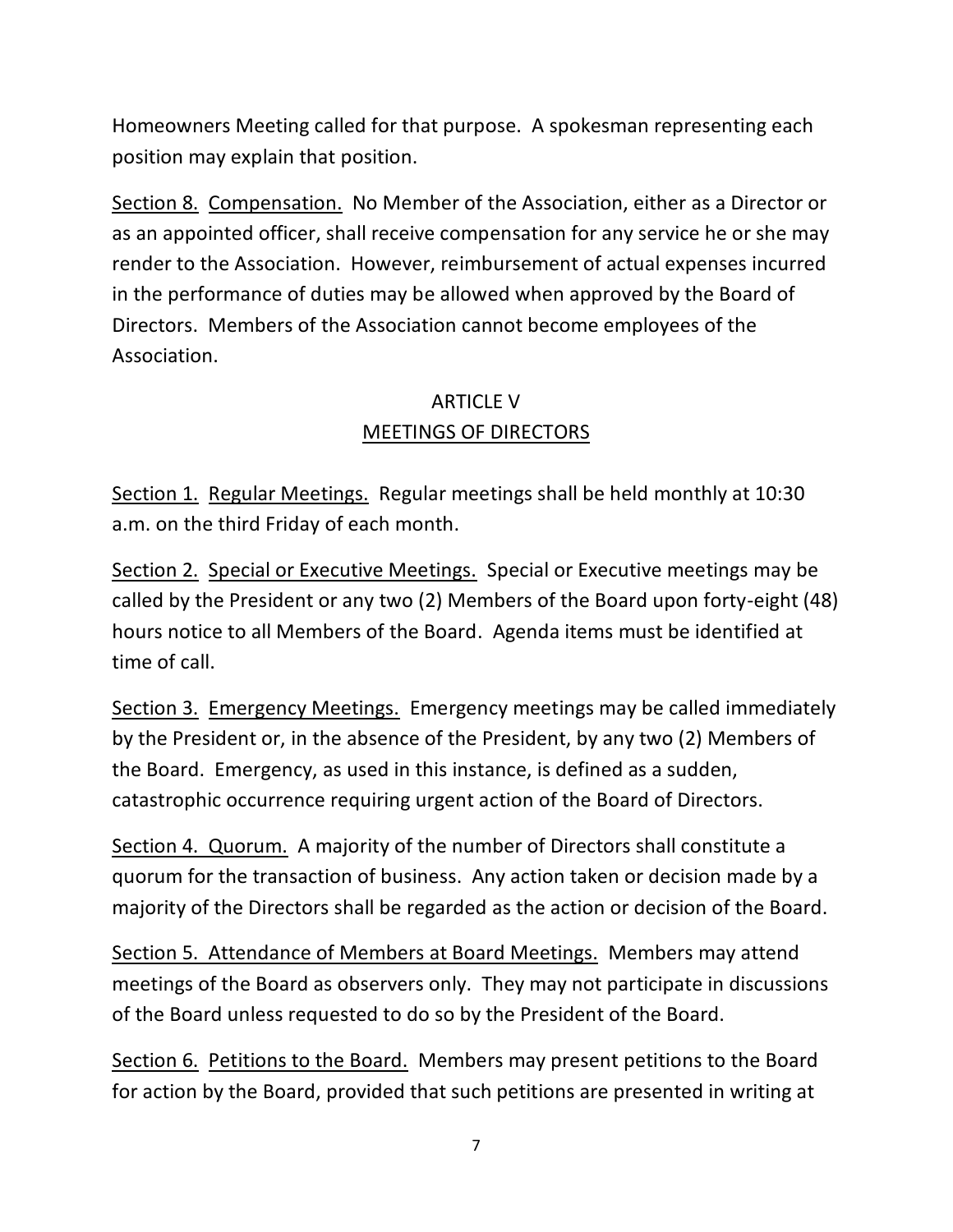least one week prior to a meeting of the Board, and may request the opportunity to be heard in support of the petition at the next regular meeting of the Board.

### ARTICLE VI POWERS AND DUTIES OF THE BOARD OF DIRECTORS

#### Section 1. Powers.

The Board shall have the power to:

- (a) Adopt policies and publish rules and regulations governing the use of common elements and facilities and personal conduct of the Members and their guests with respect to said elements and facilities; and establish penalties for the infraction thereof;
- (b) Suspend the voting rights and right to use the recreational facilities of a Member during any period in which such Member shall be in default in the payment of any dues or any assessment levied by the Association after thirty (30) days. Such rights may be suspended after notice and hearing for a period not to exceed sixty (60) days for infraction of the published rules and regulations;
- (c) Exercise for the Association all powers, duties, and authority vested in or delegated to this Association and not reserved to the Membership by other provisions of these Bylaws, the Articles of Incorporation, or the Covenants. The authority for approval of capital expenditures or improvements shall be limited to \$5,000. Any capital expenditure or improvement in excess of \$5,000 must be approved by a majority vote of the Members of the Association in person or by proxy at any meeting called for such purpose. This limitation, however, is not applicable to repair or maintenance of Association property;
- (d) Declare the office of a Member of the Board to be vacant in the event such Member shall be absent for three (3) consecutive regular meetings of the Board, except when such absence is with just cause, determined by the Board;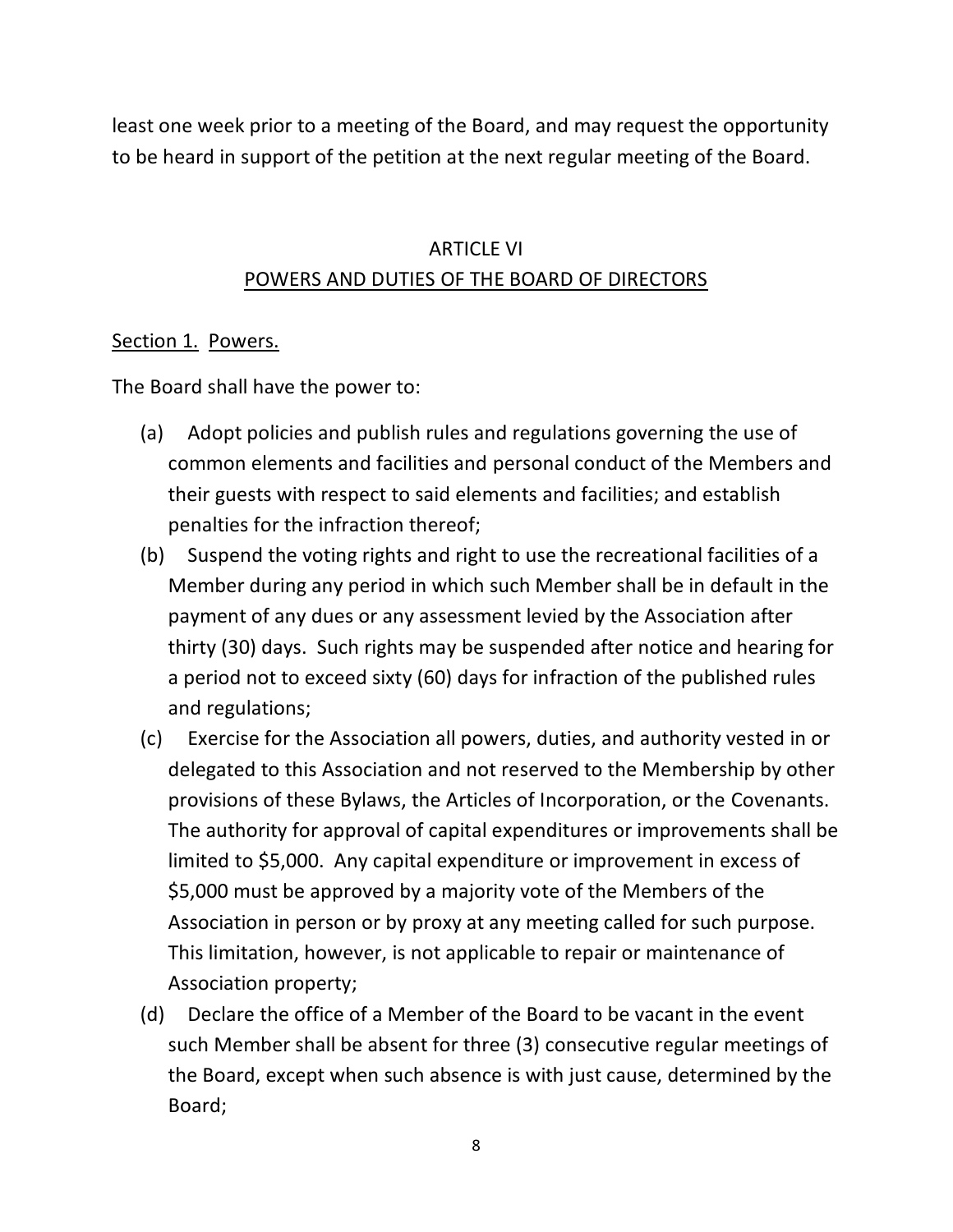- (e) Employ a manager, independent contractor, or such other employees as they may deem necessary, and prescribe their duties by means of a job description;
- (f) Employ legal counsel to represent the Association when deemed necessary;
- (g) Grant easements for the installation and maintenance of sewerage, utilities of drainage facilities upon, over, under, or across the common elements without assent of the Membership when such easements are requested for the convenient use and enjoyment of the properties;
- (h) Appoint and remove at pleasure all officers, agents, and employees of the Association, prescribe their duties, set their compensation and require of them such security and fidelity bond as it may deem expedient.

Section 2. Duties It shall be the duty of the Board to:

- (a) Cause to be kept a complete record consisting of: minutes of all meetings of the Board of Directors; monthly financial statements; most recent year's audit; budget for the following year; and shall present a statement thereof to the Members at the Annual Meeting of the Members;
- (b) Supervise all officers, committees, agents, and employees of the Association and see that their duties are properly performed;
- (c) Prepare and publish job descriptions for all employees. The type and frequency of evaluation of job performance shall be at the discretion of the Board;
- (d) As more fully provided in the Covenants, to:
	- (1) Fix the amount of the monthly dues for each lot at least thirty (30) days before January 1 of each year. Provide a copy of such Budget to the Lot Owners and thereafter hold a meeting of the Lot Owners to review the Budget and consider approval thereof.
	- (2) Send written notice of any special assessment to every Owner/Estate subject thereto, at least thirty (30) days before its due date.
	- (3) Foreclose the lien against any property for which dues or assessments are not paid within sixty (60) days after due date, or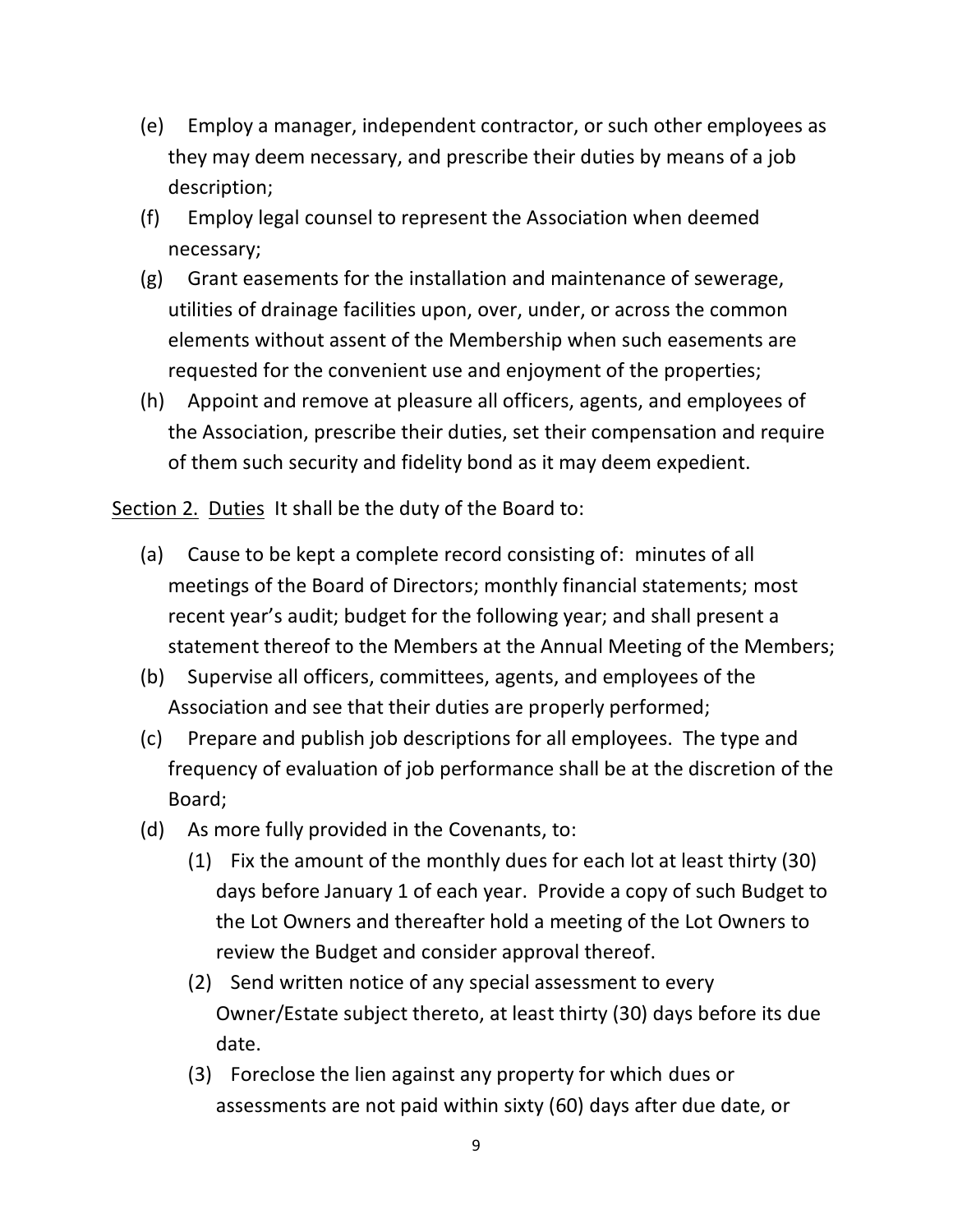bring an action at law against the Owner/Estate obligated to the same.

- (e) Issue or cause an appropriate officer to issue, upon demand by any person, a certificate setting forth whether or not any dues or assessments have been paid. A reasonable charge may be made by the Board for the issuance of a certificate. If a certificate states that dues or assessments have been paid, such certificate shall be conclusive evidence of such payment;
- (f) Procure and maintain adequate liability insurance covering the Association and the Directors and Officers thereof, as well as adequate hazard and liability insurance on the property owned by the Association and by the Owners as provided in the Covenants.
- (g) Cause all Officers and employees having fiscal responsibility to be bonded as it may be deemed expedient;
- (h) Cause the common elements to be maintained;
- (i) Take whatever actions may be necessary and required to enforce and put into effect the provisions of the Covenants.

# ARTICLE VII OFFICERS AND THEIR DUTIES

Section 1. Enumeration of Officers. The officers of the Association shall be a President and Vice President, who at all times shall be Members of the Board, a Secretary, a Treasurer, and such other officers as the Board shall create by resolution from time to time.

Section 2. Election of Officers. The election of officers shall take place at the organizational meeting of the Board following each Annual Meeting but prior to February 1. The organizational meeting shall be chaired by the outgoing President.

Section 3. Term. Each officer of the Association shall be elected annually by the Board and each shall hold office for one (1) year or until his or her office is vacated for whatever reason.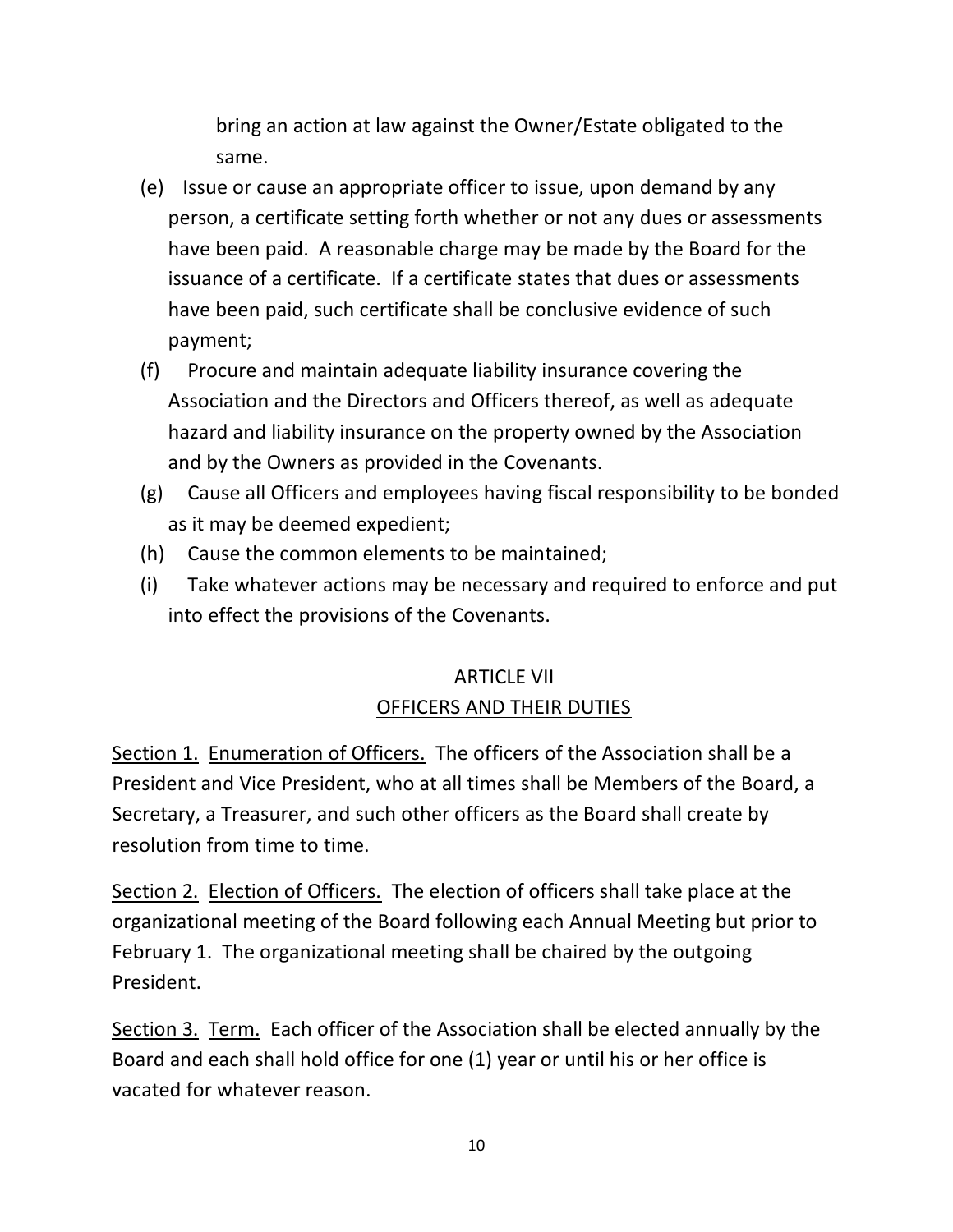Special 4. Special Appointments. The Board may elect such other officers as the affairs of the Association may require, each of whom shall hold office for such period, have such authority, and perform such duties as the Board may determine.

Section 5. Resignation and Removal. Any officer may be removed from office with or without cause by the Board. Any officer may resign at any time by giving written notice to the Board, the President, or the Secretary. Such resignation shall take effect on the date of receipt of such notice, or at any later time specified therein; and unless otherwise specified therein, the acceptance of such resignation shall not be necessary to make it effective.

Section 6. Vacancies. A vacancy in any office may be filled by appointment by the Board. The officer appointed to such vacancy shall serve for the remainder of the term of the officer he or she replaced.

Section 7. Multiple Offices. The offices of Secretary and Treasurer may be held by the same person. No Person shall hold simultaneously more than one of the other offices except in the case of special offices created pursuant to Section 4 of this same Article.

Section 8. Compensation. No officer shall receive any compensation from the Association for serving in that capacity.

Section 9. Duties. The duties of the officers are as follows:

President: The President shall be the principal executive officer of the Association. The President, with the consensus of the Board, shall supervise and direct the management of the Association. The President shall provide leadership for the Board and execute or delegate required tasks. The President shall work to preserve and enhance the lifestyle and expectation of all residents. The President shall be concerned with the image of the Association and how Board decisions affect community appearance and property values. The President shall help define the overall goals of the Association and maximize the asset resources.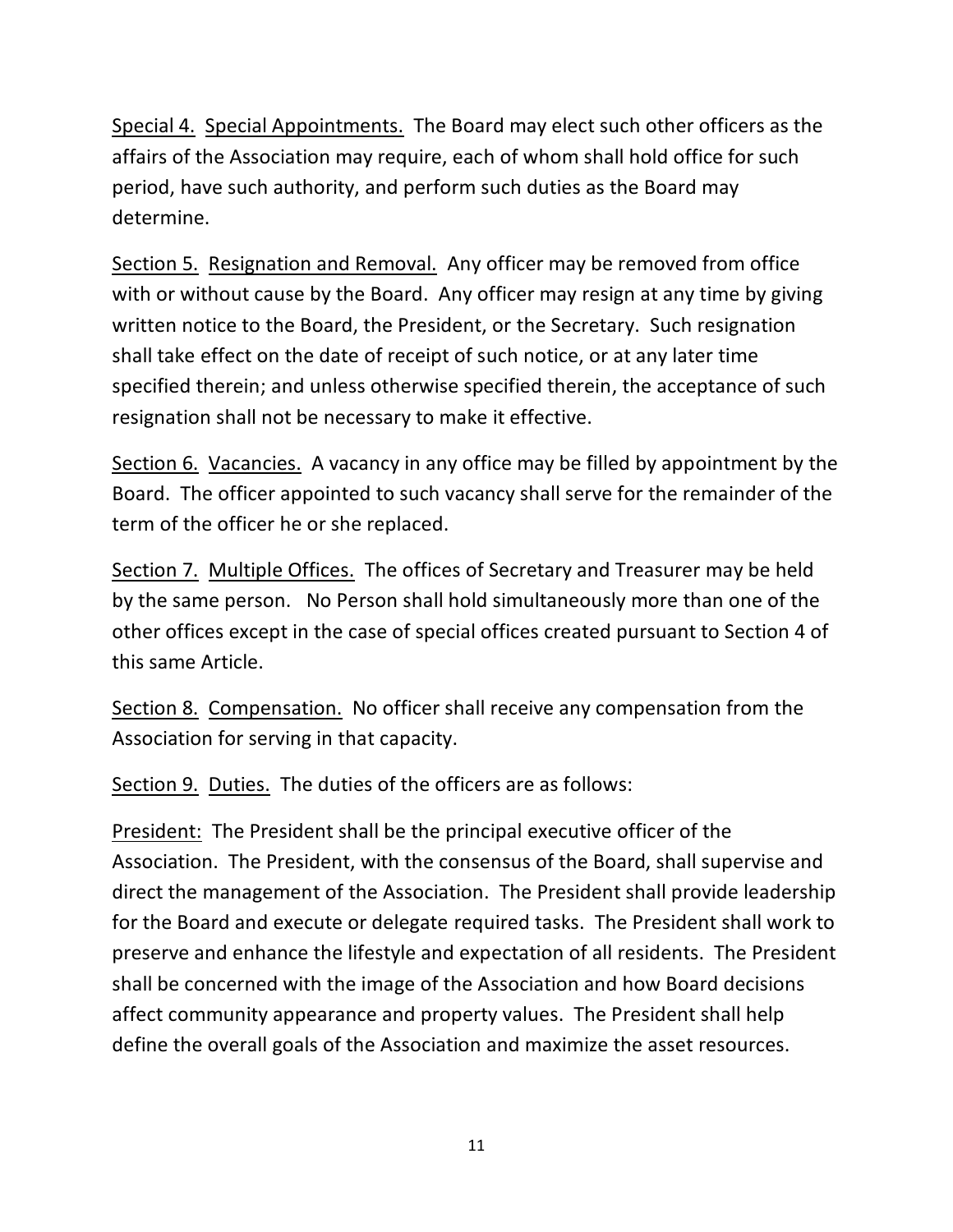The President shall preside at all meetings and see that resolutions, decisions and policies of the Board are carried out and in compliance with all governing documents. The President shall supervise negotiation of contracts; sign all leases, mortgages, deeds and other written instruments and checks. The President shall actively participate in the budget process and review monthly financial reports with special emphasis on expenses versus budget.

Vice President: The Vice President shall act in the place of the President in the event of his or her inability or refusal to act; and shall exercise and discharge such other duties as may be required of him or her by the Board.

Secretary: The duties of the Secretary are as follows, any or all of which may, at the direction of the Board, be assigned to the Manager for completion:

- 1. Keep the minutes of all meetings and proceedings of the Board and of the Members;
- 2. Keep the corporate seal of the Association and affix it to all papers requiring said seal;
- 3. Keep a record of current Lot Owners entitled to vote on matters required to be approved by the Lot Owners.
- 4. Perform any other duties as requested by the Board.

Treasurer: The required duties of the Treasurer are as follows:

- 1. Have full signature authority and responsibility for all bank accounts including purchase and redemption of certificates of deposit and Federal Reserve Notes.
- 2. Sign or cosign checks drawn on both the operating and replacement accounts.
- 3. Review, assign account numbers and approve all invoices other than regular invoices for services or purchases.
- 4. Invest/reinvest available Reserve Account Funds upon the recommendation of the Finance Committee and approval of the Board.
- 5. Verify Bank Reconciliation at least quarterly and at year end.
- 6. Assist in preparation of annual budget.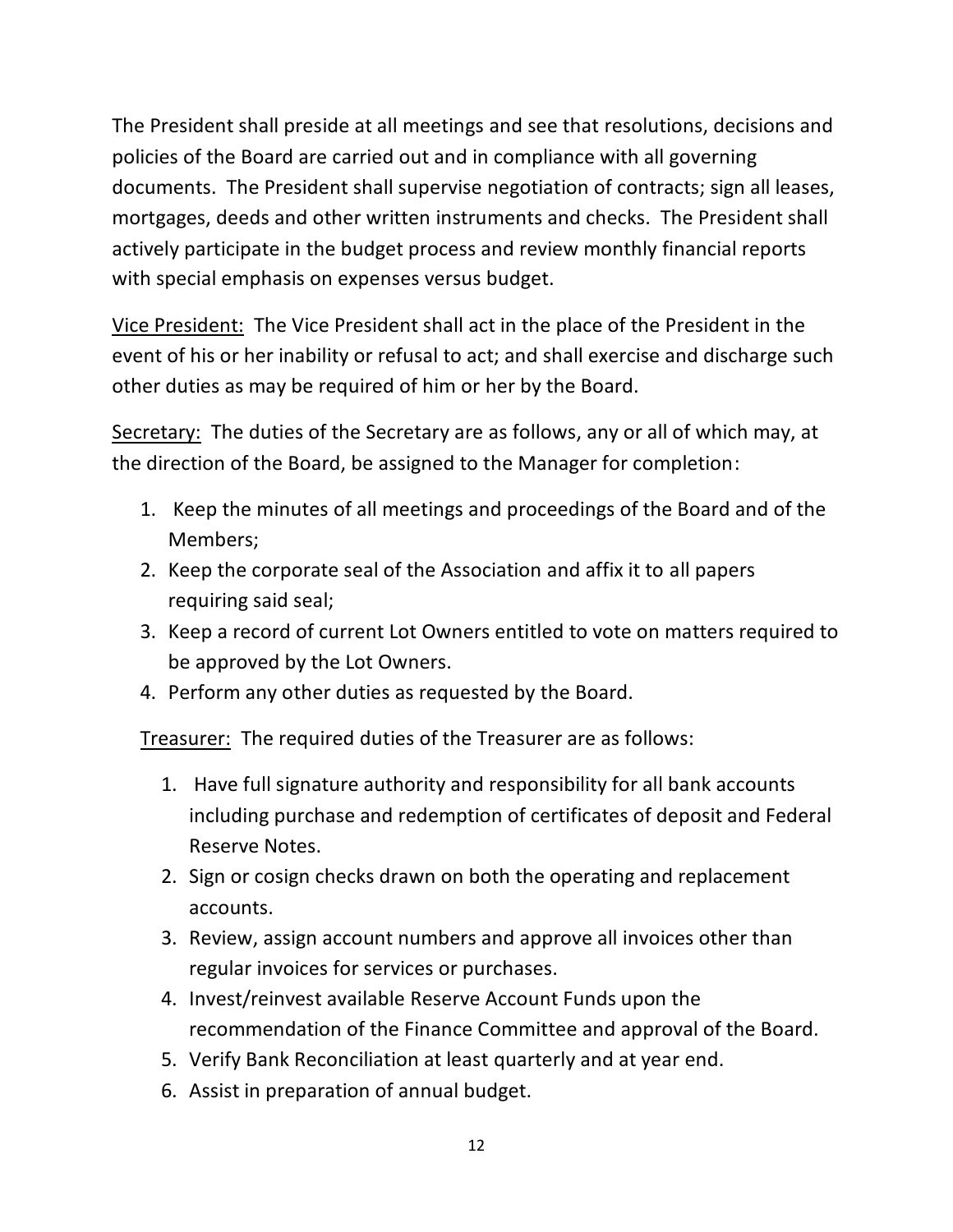- 7. Initiate an audit of the Association's books every three years beginning for calendar year 2019 to be made by a Certified Public Accountant at the completion of each third fiscal year.
- 8. Initiate the filing of the Association's income taxes at the completion of each fiscal year.
- 9. Give a financial report at each scheduled meeting of the Board.
- 10. Prepare the annual financial statements presented to the membership at the regular Annual Meeting.
- 11. Be the financial advisor to the Board.

# Article VIII LIABILITY OF THE BOARD

Members of the Board of Directors shall not be liable to the Members of the Association for any mistake in judgment, negligence, or otherwise, except for their own individual willful misconduct or bad faith. The Members of the Association shall indemnify and hold harmless each of the Members of the Board against all contractual liability to others arising out of contracts made in bad faith or contrary to the provisions of the Covenants or these Bylaws. It is intended that the Members of the Board shall have no personal liability with respect to any contract made by them on behalf of the Association, except to the extent they are Members.

### ARTICLE IX

### COMMITTEES

The Board shall appoint a Nominating Committee, a Tellers Committee, and such other committees as deemed appropriate in carrying out its purpose.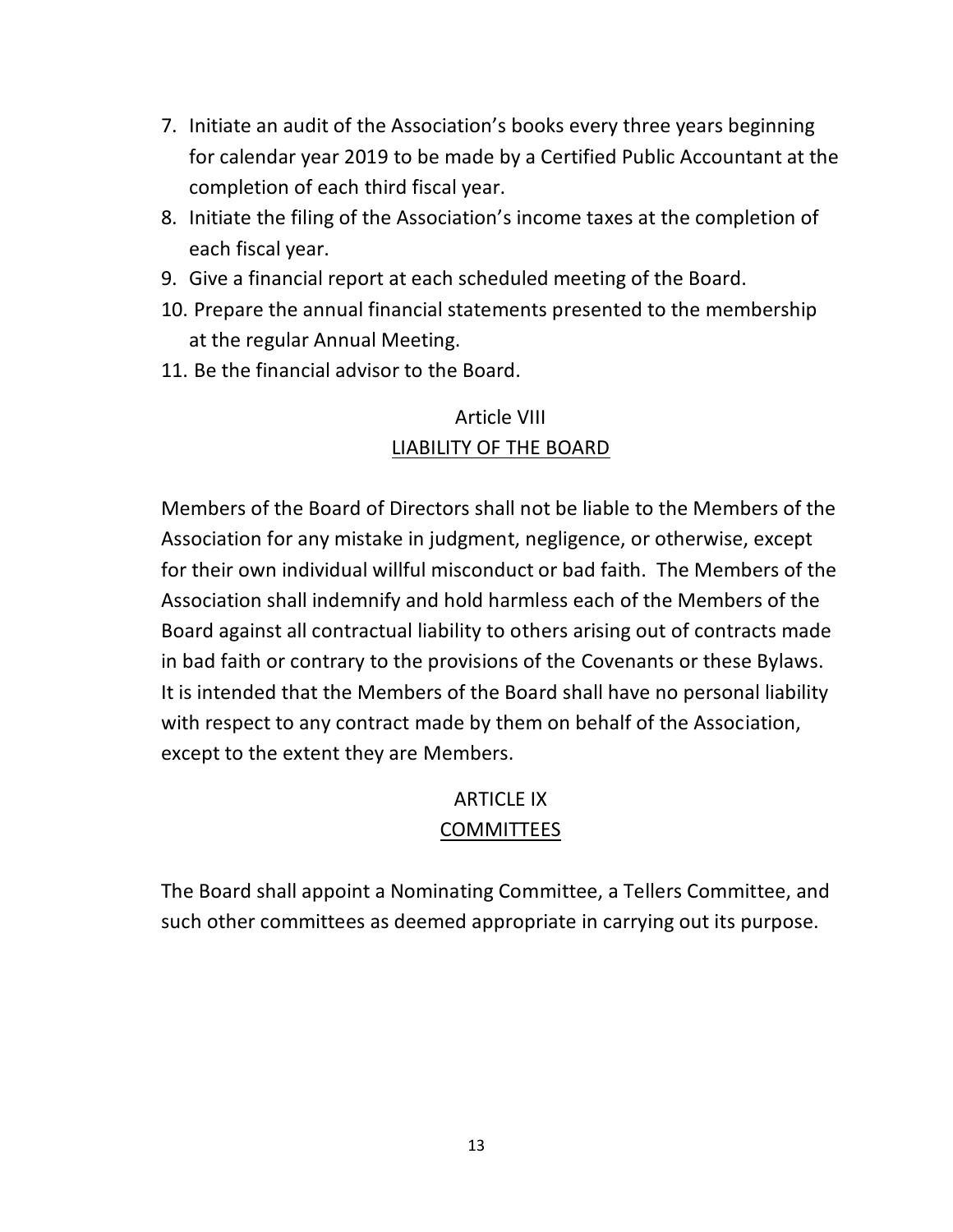## ARTICLE X BOOKS AND RECORDS

The completed records approved by the Board as well as the Articles of Incorporation, Protective Covenants, Conditions and Restrictions, and Bylaws shall be available for inspection by any Member of the Association during office hours. The Secretary of the Board shall maintain the records of the Association in the Pinehurst Trace Homeowners Association Office. Reference copies of the current fiscal year and the documents listed above shall be in the Library of the Clubhouse for review by Members of the Association.

### ARTICLE XI ASSESSMENTS

As more fully provided in the Covenants, each Member is obligated to pay to the Association monthly dues and special assessments which are secured by a continuing lien upon the property against which the dues and/or assessment is made. The monthly dues are due on the first business day of each month. If the monthly dues are not paid by the  $10<sup>th</sup>$  day of the month, it will be declared delinquent and a penalty of 10% will be imposed. If the monthly dues or special assessments are not paid by thirty (30) days after the due date, the dues or assessments will bear interest from the due date at the rate of 10% per annum. The Association may bring an action at law against the owner or owners obligated to pay the same or foreclose the lien against the property. Interest, costs, and reasonable attorney fees for any action shall be added to the amount of such dues or assessment. No Owner may waive or otherwise escape liability for the dues or assessment provided for herein by nonuse of the common areas or abandonment of his or her lot or residence.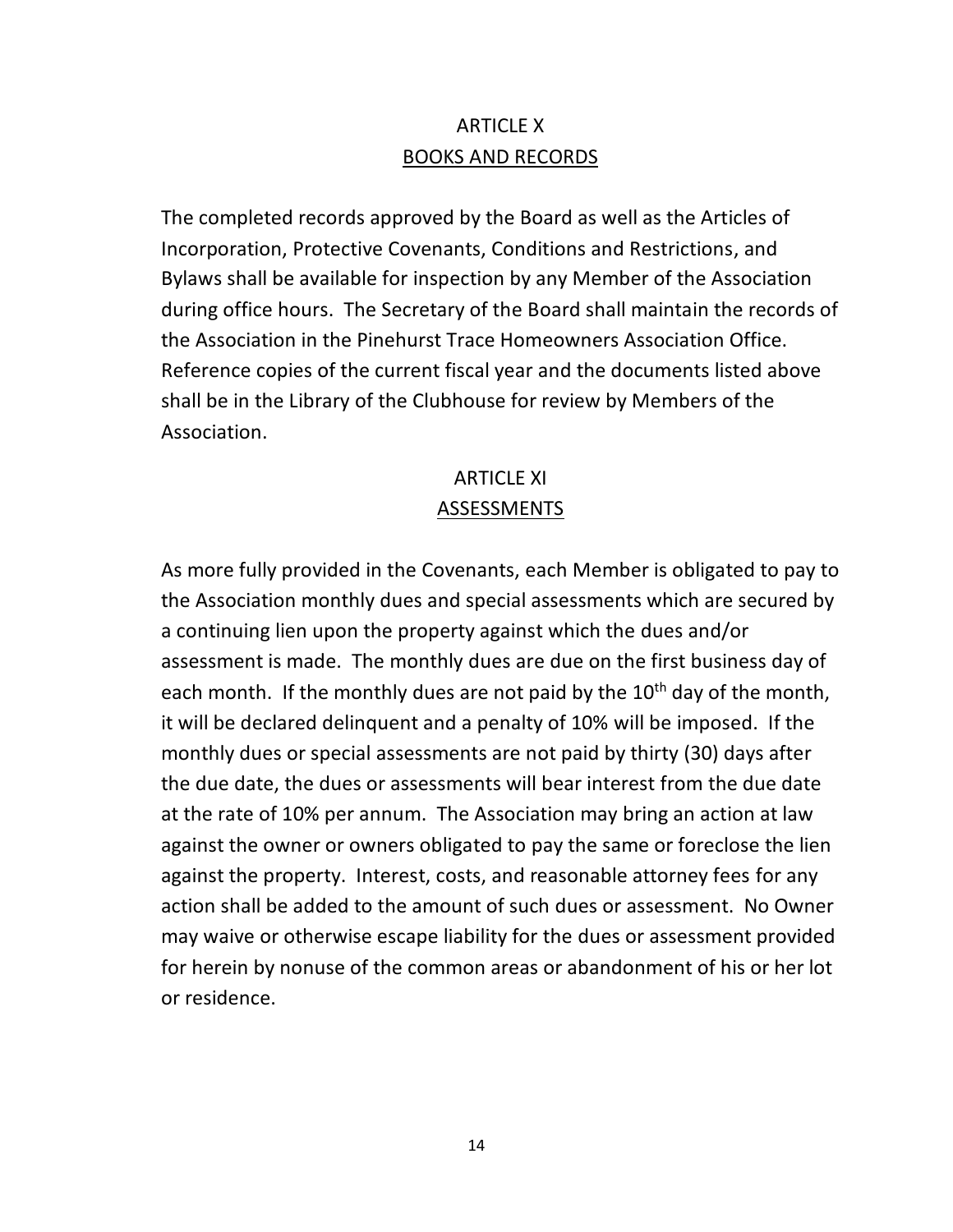# ARTICLE XII CORPORATE SEAL

The Association shall have a corporate seal in circular form having within its circumference the words: PINEHURST TRACE HOMEOWNERS ASSOCIATION.

#### **ARTICLE XIII** AMENDMENTS

Section 1. These Bylaws may be amended in whole or in part at a regular or special meeting of the Members at which a quorum is present by the affirmative vote of 2/3 of Members owning lots and all present either in person or by proxy. Written notice, including a full text of the proposed change or changes to the Bylaws, must be provided to all Members thirty (30) days before said regular or special meeting by sending such Notice to the address of the Member used to mail or e-mail statements for dues.

Section 2. In case of any conflict at any time between the Articles of Incorporation and these Bylaws, the Articles of Incorporation shall control. In case of any conflict between the Protective Covenants, Conditions and Restrictions, and these Bylaws, the Covenants shall control.

# ARTICLE XIV FISCAL YEAR

The fiscal year of the Association shall begin on the first day of January and end on the thirty-first day of December of every year.

# **ARTICLE XV** INDEMNIFICATION OF DIRECTORS, OFFICERS, AND OTHERS

The Association shall indemnify any director or officer or former director or officer of the Association, or any person who may have served at the request of the Association as a director or officer of another corporation, whether for profit or not for profit, against expenses (including attorney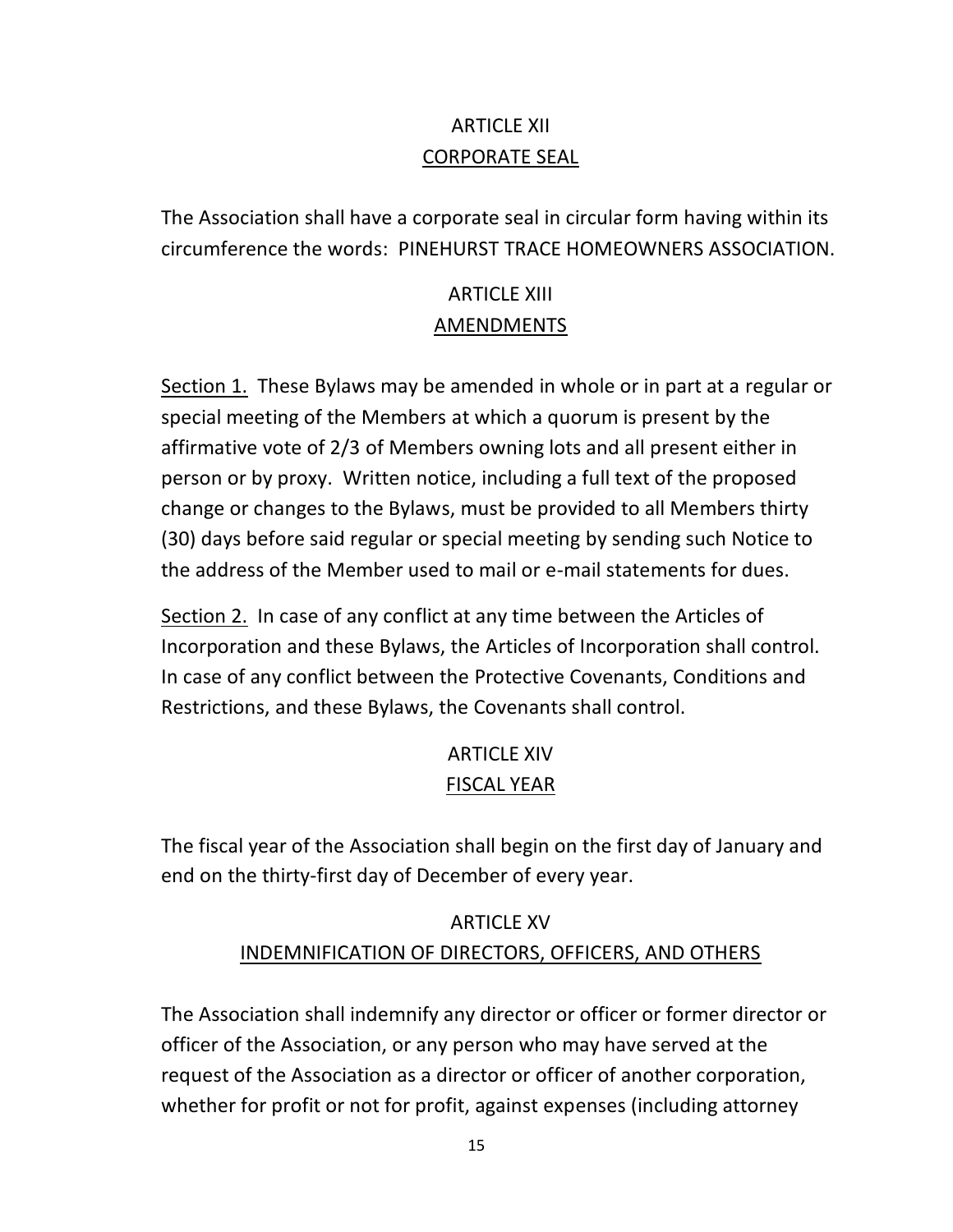fees) or liabilities actually and reasonably incurred by him or her in connection with the defense of or as a consequence of any threatened, pending or completed action, suit or proceeding (whether civil or criminal) in which he or she is made a party or was (or is threatened to be made) a party by reason of being or having been such a director or officer, except in relation to matters as to which he or she shall be adjudged in such action, suit or proceeding to be liable for negligence or misconduct in the performance of duty.

The indemnification provided herein shall not be deemed exclusive of any other rights to which those indemnified may be entitled under any statute, bylaw, agreement, vote of Members or disinterested directors or otherwise, both as to action in his or her official capacity and as to a person who has ceased to be a director, officer, employee, or agent, and shall inure to the benefit of the heirs, executive and administrators of such a person.

The Association may purchase and maintain insurance on behalf of any person who is or was a director, officer, employee, or agent of the Association, or is or was serving at the request of the Association director, officer, employee, or agent of another corporation, partnership, joint venture, trust or other enterprise against any liability asserted against him or her and incurred by him or her in such capacity, or arising out of his or her status as such, whether or not the Association would have the power to indemnify him or her against such liability.

The Association's indemnity of a person who is or was a director, officer, employee or agent of the Association, or is or was serving at the request of the Association director, officer, employee or agent of another corporation, partnership, joint venture, trust or other enterprise, shall be reduced by any amounts such person may collect as indemnification 1) under any policy of insurance purchased and maintained on his or her behalf by the Association; or 2) from such other corporation, partnership, joint venture, trust or other enterprise.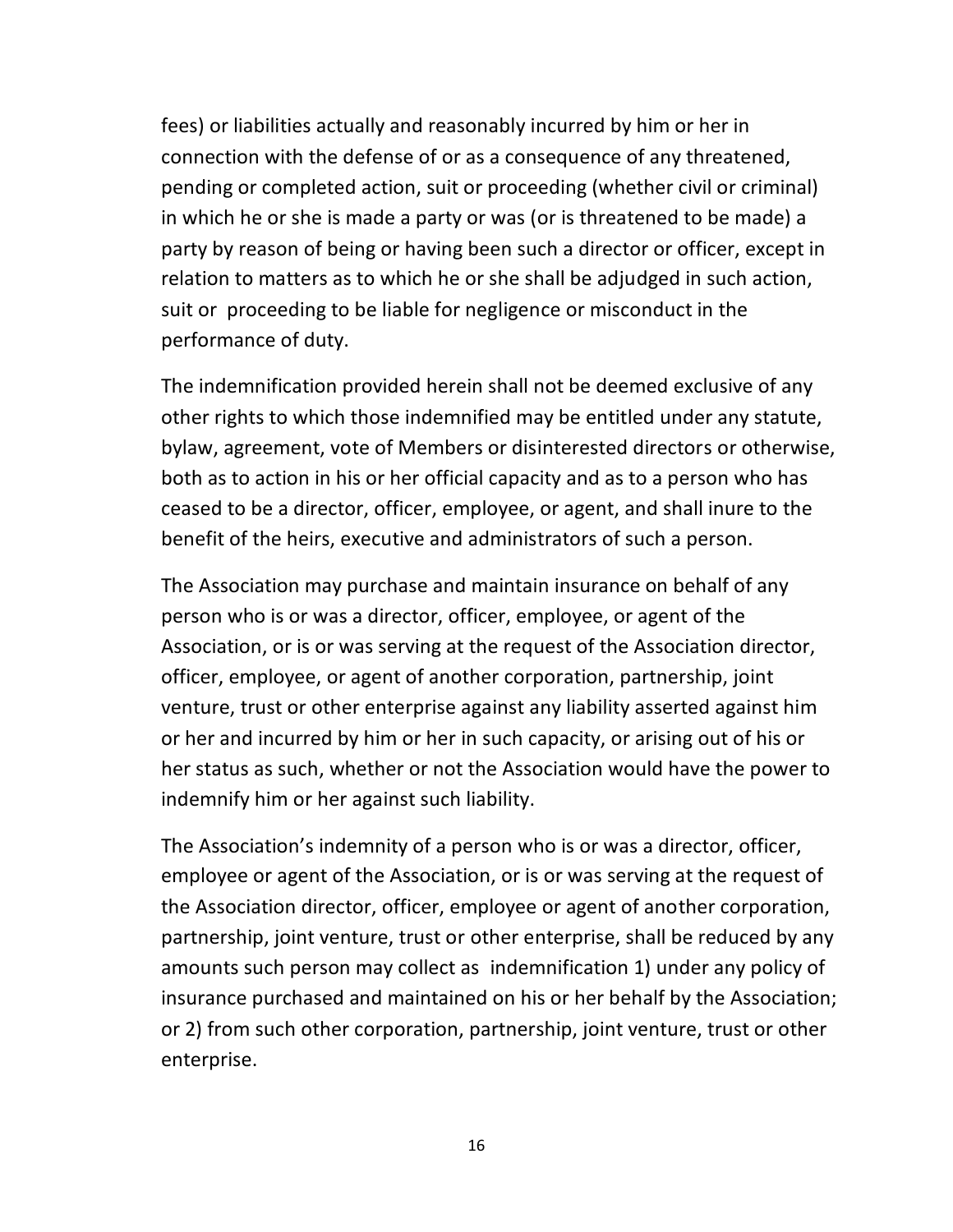Nothing contained in this ARTICLE XV, or elsewhere in these Bylaws, shall operate to indemnify any director or officer if such indemnification is for any reason contrary to any applicable state or federal law.

### ARTICLE XVI ARBITRATION

Any claim which shall be made against one or more Members of the Board of Directors shall be settled by arbitration except as otherwise provided herein, in the Covenants, or under any applicable law, and judgment upon the award may be entered in any court having jurisdiction thereof. Such arbitration shall be commenced upon the delivery of such claim, in writing, to one or more Members of the Board; and shall be before one disinterested arbitrator, if one can be agreed upon, otherwise before three disinterested, one named by the Director(s), one by the Owner(s), and one by the two thus chosen. The arbitrator or arbitrators shall determine the controversy in accordance with the laws of North Carolina as applied to the facts found by him/her or them. If the Director(s) or the Owner(s) shall refuse or fail to so name an arbitrator within thirty (30) days after written notice from the other party/parties requiring the naming of an arbitrator, then the arbitrator so named by the party/parties not in default hereunder shall have the power to proceed to arbitrate and determine the matters in controversy as though he or she were an arbitrator appointed by both parties for that purpose, and his or her award in writing signed by him or her shall be final. The rules of procedure for the arbitration hearing may be adopted by the arbitrators. All arbitration proceedings shall be conducted in Moore County, North Carolina.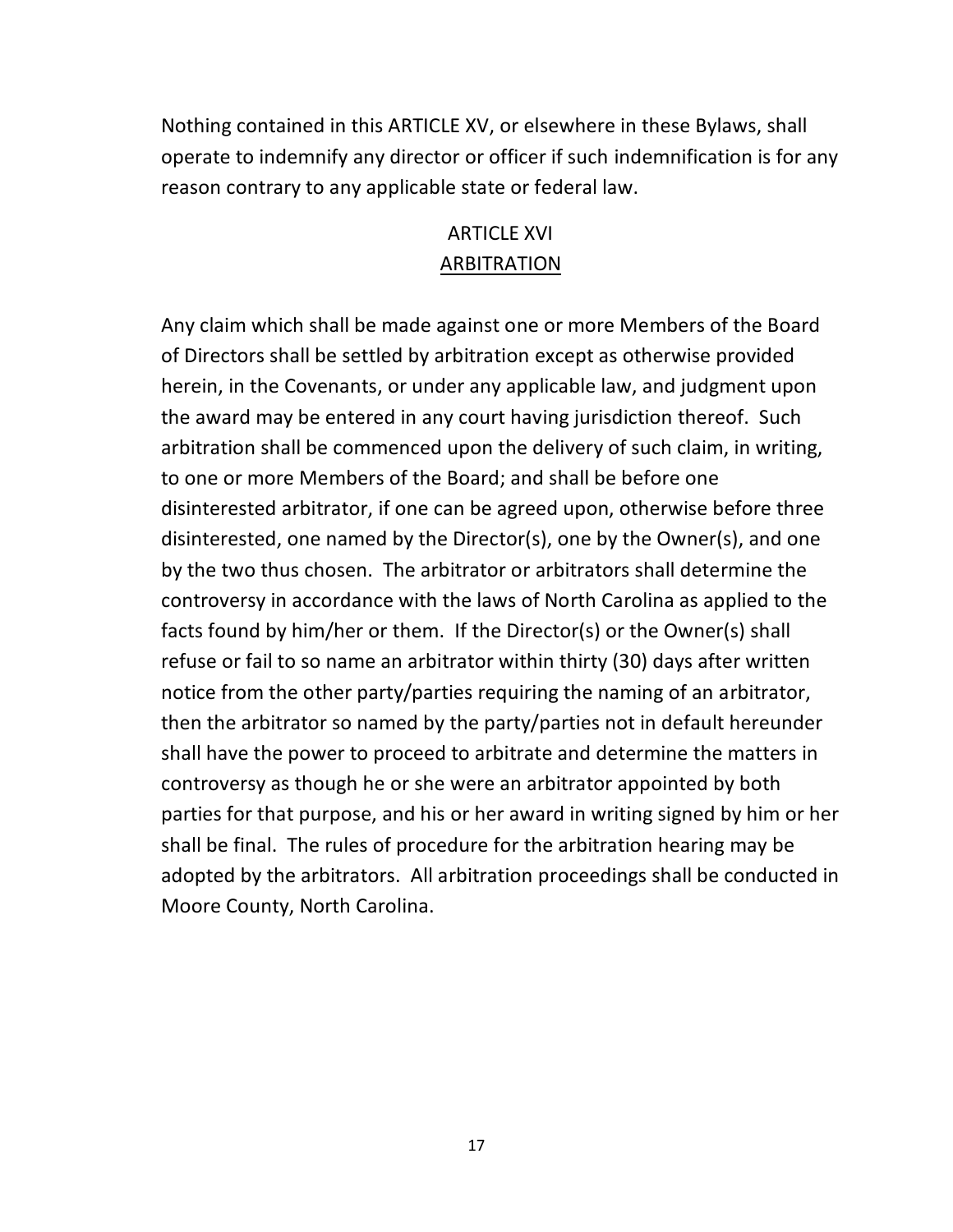# ARTICLE XVII PARLIAMENTARY AUTHORITY

**Robert's Rules of Order**, Newly Revised, shall govern the organization on all points not provided for in these Bylaws. A copy shall be available at all meetings for use by the parliamentarian in rendering decisions on procedure.

### ARTICLE XVIII COMPLIANCE

All actions of the Board of Directors shall be in compliance with these Bylaws.